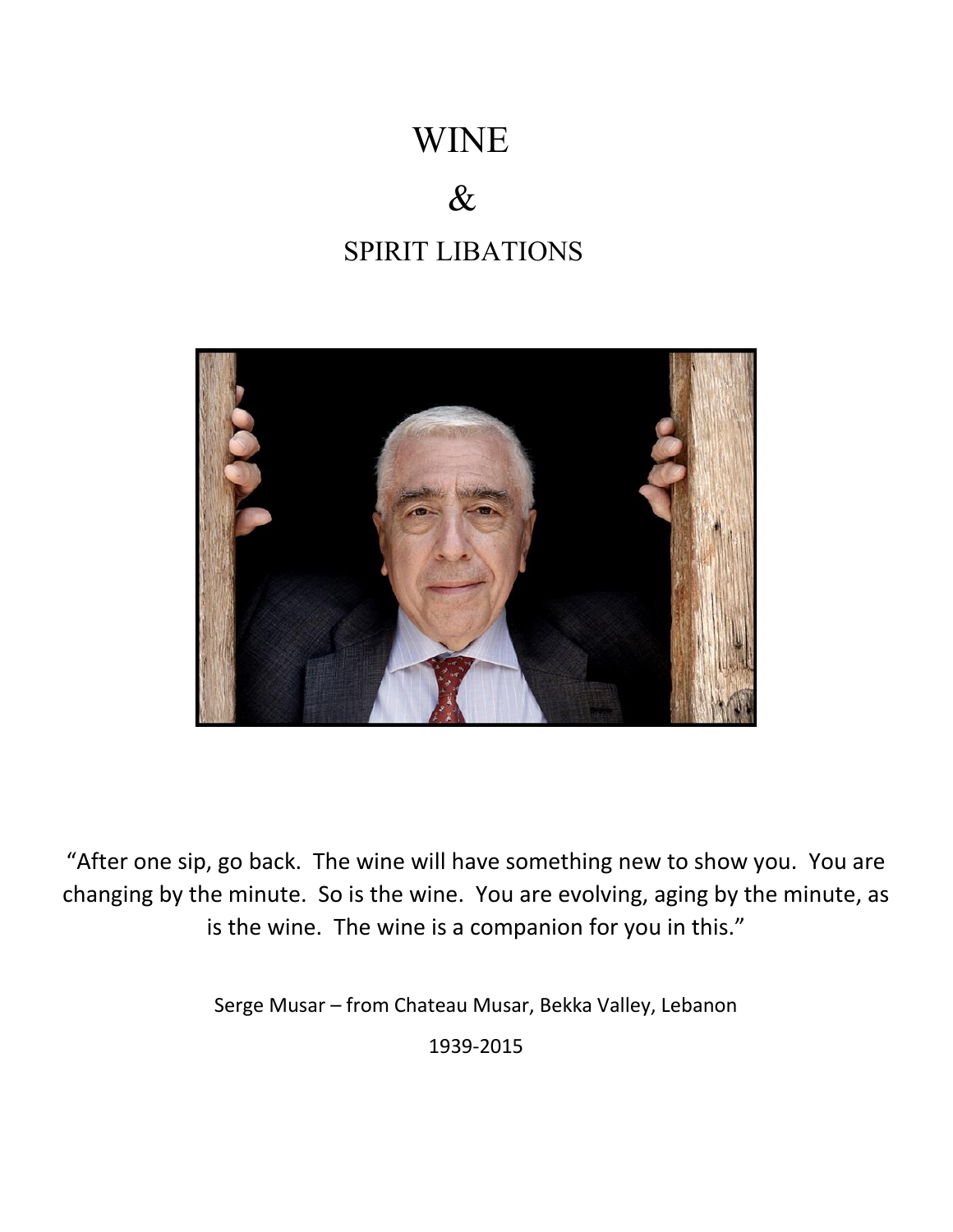## **WINE BY THE GLASS**

#### *SPARKLING & FRIZZANTE*

|         | Prosecco – Voga 'Brut' DOC - Veneto, Italy<br>12<br>There is a literal village called Prosecco and that's where it all started. It's now made there and beyond, but check this:<br>Prosecco came from the Slovenian name of Prozek. And Prozek translates to "path through the woods."<br>So, start with a full or half flute of this bubbly while you determine your own culinary path tonight at Fhima's. |    |  |
|---------|-------------------------------------------------------------------------------------------------------------------------------------------------------------------------------------------------------------------------------------------------------------------------------------------------------------------------------------------------------------------------------------------------------------|----|--|
|         | J. Laurent 'Méthode Ancestrale' & Doux [Sweet] – Limoux, France<br>Do not be afraid! I repeat, do not be afraid! Yes, the word 'sweet' is there. But here's the skinny: this is<br>our best-selling glass of bubbles for two reasons: the wine is super tasty, and it loves our big<br>flavors. In addition, the wine makes sweet love to all things spicy. And spices reign supreme here at Fhima's!       | 13 |  |
|         | Langlois Chateau 'Brut Rosé' – Crémant de Loire, Loire Valley, France<br>Everyone knows Prosecco and Cava. And those are just fine. But if you upgrade to real Champagne from France,<br>the price hike is Mount Everest steep! So, choose the middle bear, and entertain the prettiest rosé at a price<br>that's lightyears from Dom Perignon.                                                             | 17 |  |
|         | Moscato - Vietti D.O.C.G d'Asti, Piedmont, Italy<br>Scoff at Moscato? Think it's just cheap sweet plonk? Well, best believe this ain't no Barefoot nonsense. This<br>offering from Vietti is one of the finest Moscato's made. The lightly frizzante bubbles, aromatics and taste are<br>astonishing!                                                                                                       | 13 |  |
|         | <b>WHITE WINES</b>                                                                                                                                                                                                                                                                                                                                                                                          |    |  |
| Pikorua | <i>SAUVIGNON BLANC</i><br>Marlborough, New Zealand<br>Smack your nostrils with this textbook-Kiwi-zipper of a Sauvignon Blanc. Lime and tart lemon persist here.                                                                                                                                                                                                                                            | 12 |  |
| Renideo | PINOT GRIGIO<br>Delle Venezie, Veneto, Italy<br>A new style of Pinot Grigio here. Floral, with pear notes and crisp apple tones. It's perfect for Spring-time weather.                                                                                                                                                                                                                                      | 12 |  |
| Delille | <b>CHALEUR BLANC</b><br>Columbia Valley, Washington                                                                                                                                                                                                                                                                                                                                                         | 16 |  |
|         | The groove is in the heart of this hypnotic juice! If Rhianna's music producer suddenly decided to craft a chart topping<br>white wine, this would be the hit! Chaleur Blanc translates to 'White Heat' and the wine is soft but expressive - easy, yet<br>complex. The wine simply whispers out an opera of flavors, Pavarotti style.                                                                      |    |  |
|         | Marques de Casa Concha CHARDONNAY<br>Limari Valley, Chile                                                                                                                                                                                                                                                                                                                                                   | 16 |  |
|         | Take a break from the big butter and oak bombs and get into this balanced and rounded offering from Chile. The<br>wine has a lot to say with all it's complexity. There's plenty of ripe citrus tones and a minerality that evokes Burgundy.                                                                                                                                                                |    |  |
|         | Domaine Pichot<br><b>CHENIN BLANC</b><br>Vouvray, France<br>Out of all the white wines, if you want the perfect match for Fhima's spicier dishes, drink this! Chenin Blanc from<br>Vouvray can be sweet, and this one is! Mussels in that spicy tomato concasse make complete sense, as does the Snapper!                                                                                                   | 13 |  |
|         | Kreuznacher 'Spätlese'<br><b>RIESLING</b><br>Mosel, Germany<br>Soft, supple, and just lightly sweet here. If you are having Salmon Tartare or Grandma's Salmon and Chickpeas,<br>this is what you must drink!                                                                                                                                                                                               | 13 |  |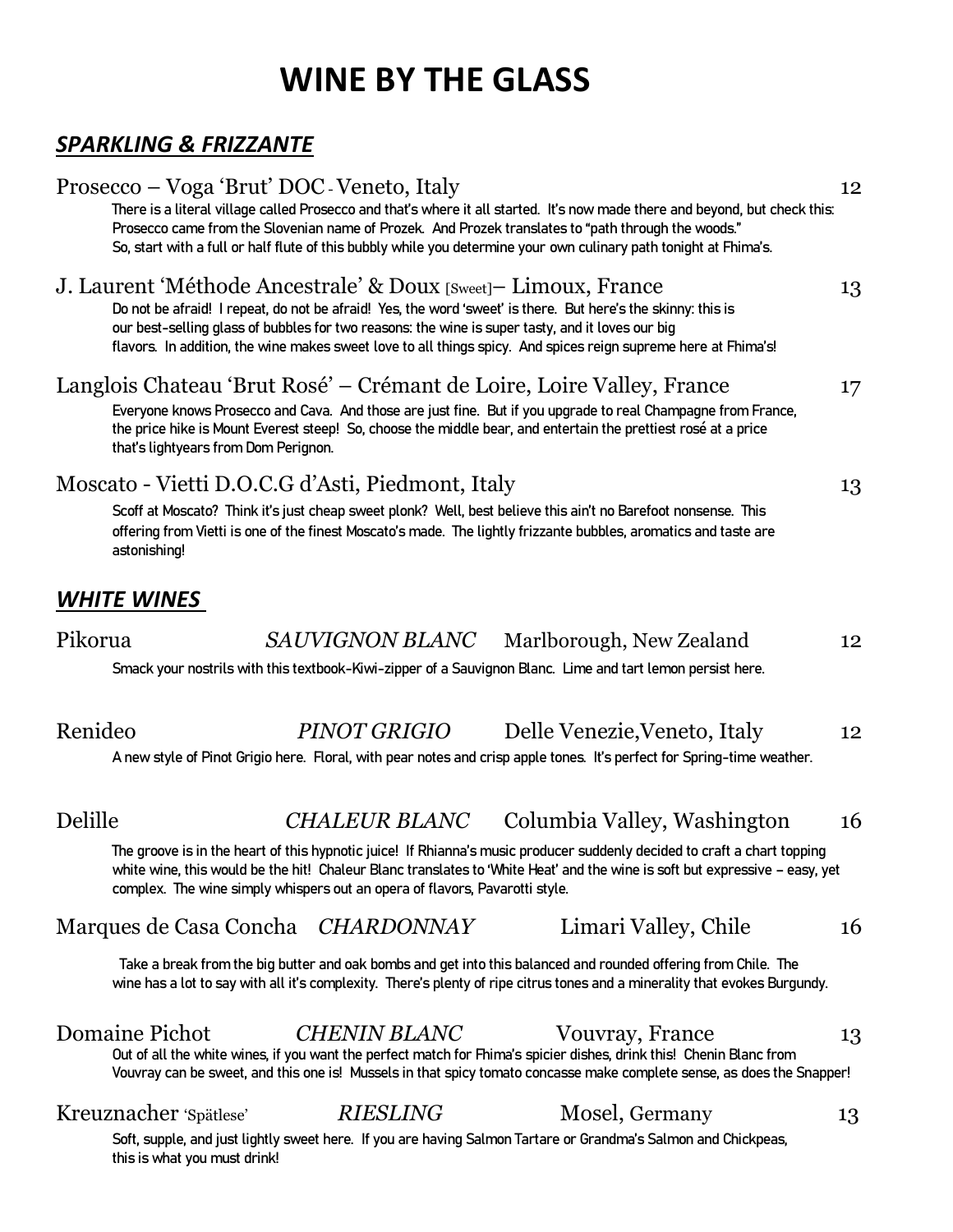# **WINE BY THE GLASS**

LAGO Cerqueira *BLEND* Minho, Portugal 10

Super fresh and just off the boat, this 2021 release is a stunner! The best rosé wine tends to emanate from Provenance France, but this one from Portugal of all places is a doppelganger. Super light, this wine is ready for the Summer.

#### *RED WINES*

| Musar 'Jeune'              | CAB/SYRAH/CINSAULT                                                                                                                                                                                                                                                                                                                                               |                        | Bekka Valley, Lebanon                                                                                                                                                                                                                            | 15 |
|----------------------------|------------------------------------------------------------------------------------------------------------------------------------------------------------------------------------------------------------------------------------------------------------------------------------------------------------------------------------------------------------------|------------------------|--------------------------------------------------------------------------------------------------------------------------------------------------------------------------------------------------------------------------------------------------|----|
|                            | write for days about why you should drink this Lebanese wine right this very second. The wine engages with its                                                                                                                                                                                                                                                   |                        | Pick me! Pick me! For the love of our Mediterranean fare, this is the perfect foil for so many of our dishes! I could<br>assorted bright red fruits enhanced with a flurry of eastern spices. Musar begs for our Empanadas and Taste of Morocco. |    |
| Belle Glos "Balade"        | $PINOTNOIR$ & Syrah<br>Behold the biggest Pinot Noir you have never seen! So dark in hue, many Sommeliers simply believe they<br>must be secretly adding a darker-skinned grape like Syrah to the wine, for it just doesn't exhibit the color<br>typically associated with the varietal. Smoother than velvet pants; this wine slaps with its red fruit flavors. |                        | Santa Maria Valley, CA                                                                                                                                                                                                                           | 18 |
| <b>Saint Cosme</b>         | <b>SYRAH</b><br>This 2020 vintage is chock full of flavor and highlights the red fruit expression of the Rhone rather that the<br>earthier side. There's more red fruit flavor that a Fruit Rollup! In rock and roll terms, the wine can melt faces!<br>And being 100% Syrah makes it a B-side rarity. Oddly complex here for a regular ol' Rhone.               | Cotes-Du-Rhone, France |                                                                                                                                                                                                                                                  | 14 |
| Dry Creek                  | <b>ZINFANDEL</b><br>is the perfect sauce to take it down with. This wine is real Zinfandel. Smells like Zin. Tastes like Zin. Zin is in!                                                                                                                                                                                                                         | Napa Valley            | Don't forget about America's home grape varietal!!! We sell a lot of Smash Burgers at Fhima's and this right here                                                                                                                                | 15 |
| Liberty School 'Reserve'   | <b>CABERNET</b><br>This wine simply schools any other in its price point. Full, and explosive with all it's dark fruit flavor. A+++<br>When the staff at Fhima's is buying this wine to take home and drink, you know it's something really good.                                                                                                                |                        | Paso Robles, California                                                                                                                                                                                                                          | 16 |
| <b>Bousquet 'Reserve'</b>  | <b>MALBEC</b><br>Argentinian Malbec is kind of like the new Merlot. The bouquet of Bousquet is inviting with its baking chocolate<br>nuances and Bordeaux like flavors. While the flavors linger in the mouth, one can rejoice they are pioneers in<br>that all the wines they produce are organic and sustainable.                                              |                        | Mendoza, Argentina                                                                                                                                                                                                                               | 12 |
| Cleto Chiarli 'Centenario' | <b>LAMB-BROSKI</b><br>The search to discover a red that would marry up to Fhima's spicier cuisine is over! The wine is dark red.<br>The wine is slightly sparkling and smells like rose pedals and orange peels wrapped up in tons of dark fruits.<br>CONCHIGLIE desires! And it's what MAMA FHIMA PAELLA secretly lusts for                                     |                        | Lambrusco Grasparossa di Castelvetro Amabile<br>And here's the kicker; it's a little bit sweet. But it's what the LAMB CIGARS need! It's what the HARIRA wants! It's what the                                                                    | 13 |

This. Wine. Right. Here!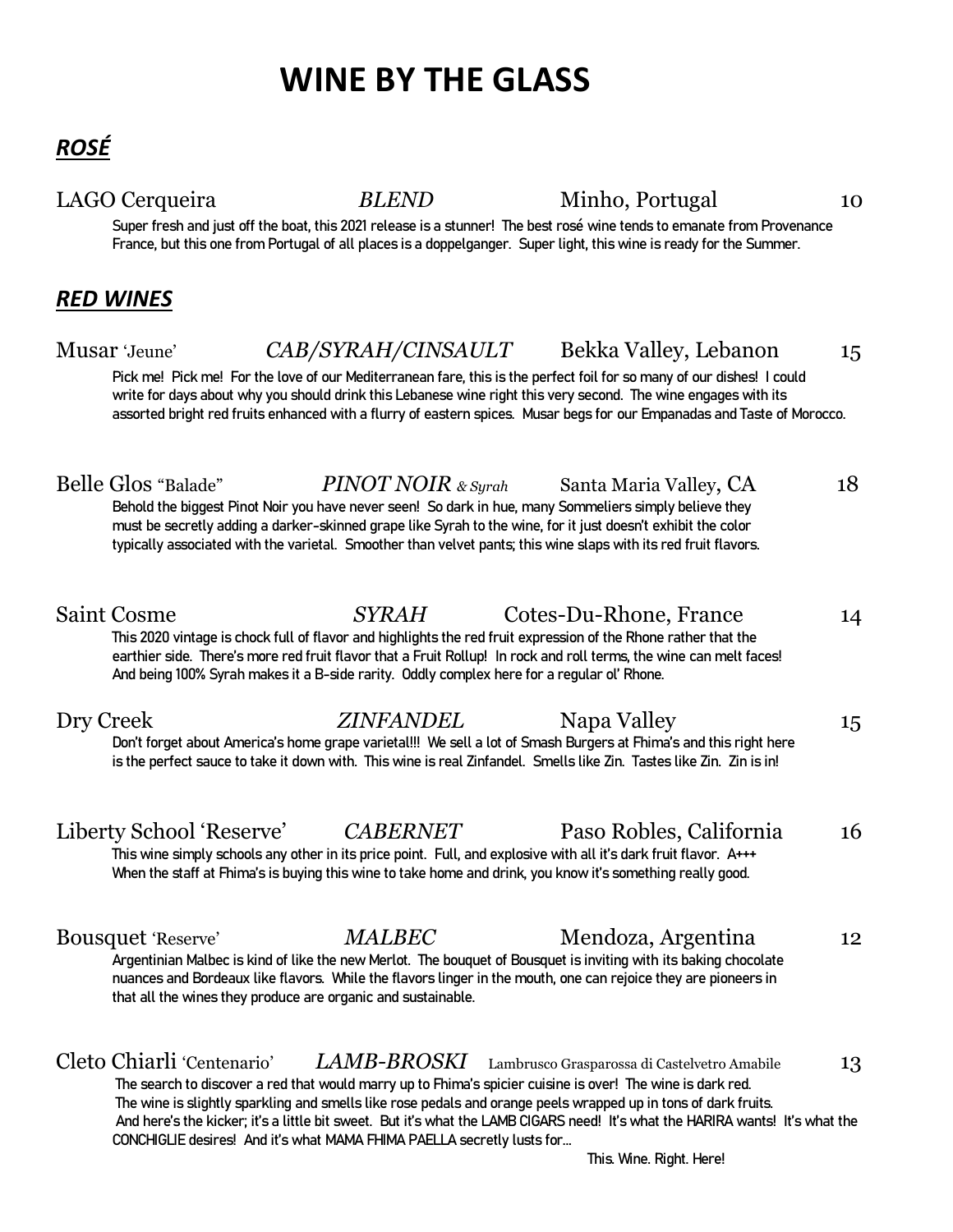## **SPARKLING WHITE WINES**

### **American**

|              | 2015 Piper Sonoma Brut – Sonoma County, California                | \$50 |
|--------------|-------------------------------------------------------------------|------|
|              | NV Gruet 'Brut' – New Mexico                                      | \$48 |
|              | NV Schramsberg 'Mirabelle' Brut – North Coast, California         | \$68 |
|              | NV J Vineyards 'Cuvee 20' Brut – Russian River Valley, California | \$78 |
| <b>Italy</b> |                                                                   |      |

|     | NV Ca' del Bosco Franciacorta Cuvée Prestige Brut, Lombardia DOCG | \$104 |
|-----|-------------------------------------------------------------------|-------|
| N V | Vietti Moscato d'Asti Cascinetta Vietti – Piedmont                | \$52  |

### **France**

| NV        | Drappier – Champagne, - Carte d'Or, Champagne               | \$78  |
|-----------|-------------------------------------------------------------|-------|
| NV        | Voirin Jumel – Grand Cru Blanc de Blancs, Champagne         | \$120 |
| <b>NV</b> | Jacques Chaput – Brut 'Tradition' Champagne                 | \$140 |
|           | 2010 Dom Pérignon – Champagne                               | \$450 |
| <b>NV</b> | Larmandier – Bernier 'Terre De Vertus' Premier Cru          | \$130 |
| NV        | Larmandier – Bernier 'Longitude' Premier Cru                | \$130 |
| NV        | Moussé L'or D'Eugene 'Perpetuelle Blanc de Noirs' Brut      | \$120 |
| NV        | Dosnon – 'Recolte Noire' – Brut                             | \$100 |
| <b>NV</b> | Buena Vista 'La Victoire' Brut                              | \$120 |
| NV        | Palmer & Co Blanc de Blancs, Champagne                      | \$130 |
| NV        | Armand de Brignac 'Ace of Spades,' Champagne                | \$735 |
| <b>NV</b> | Veuve Clicquot Ponsardin Brut, Champagne                    | \$165 |
|           | 2009 Louis Roederer 'Cristal' Brut, Champagne               | \$550 |
| NV        | Pierre Péters 'Cuvée de Réserve – Blanc de Blancs Grand Cru | \$150 |

## **SPARKLING ROSÉ**

| NV | Portell Brut 'Rosat Trepat' Cava – Catalonia, Spain  | \$42  |
|----|------------------------------------------------------|-------|
|    | NV Langlois Chateau Cremant de Loire – Loire, France | \$68  |
|    | NV Krug Brut Rosé – Champagne France                 | \$575 |
|    | 2005 Dom Perignon Rosé – Champagne France            | \$750 |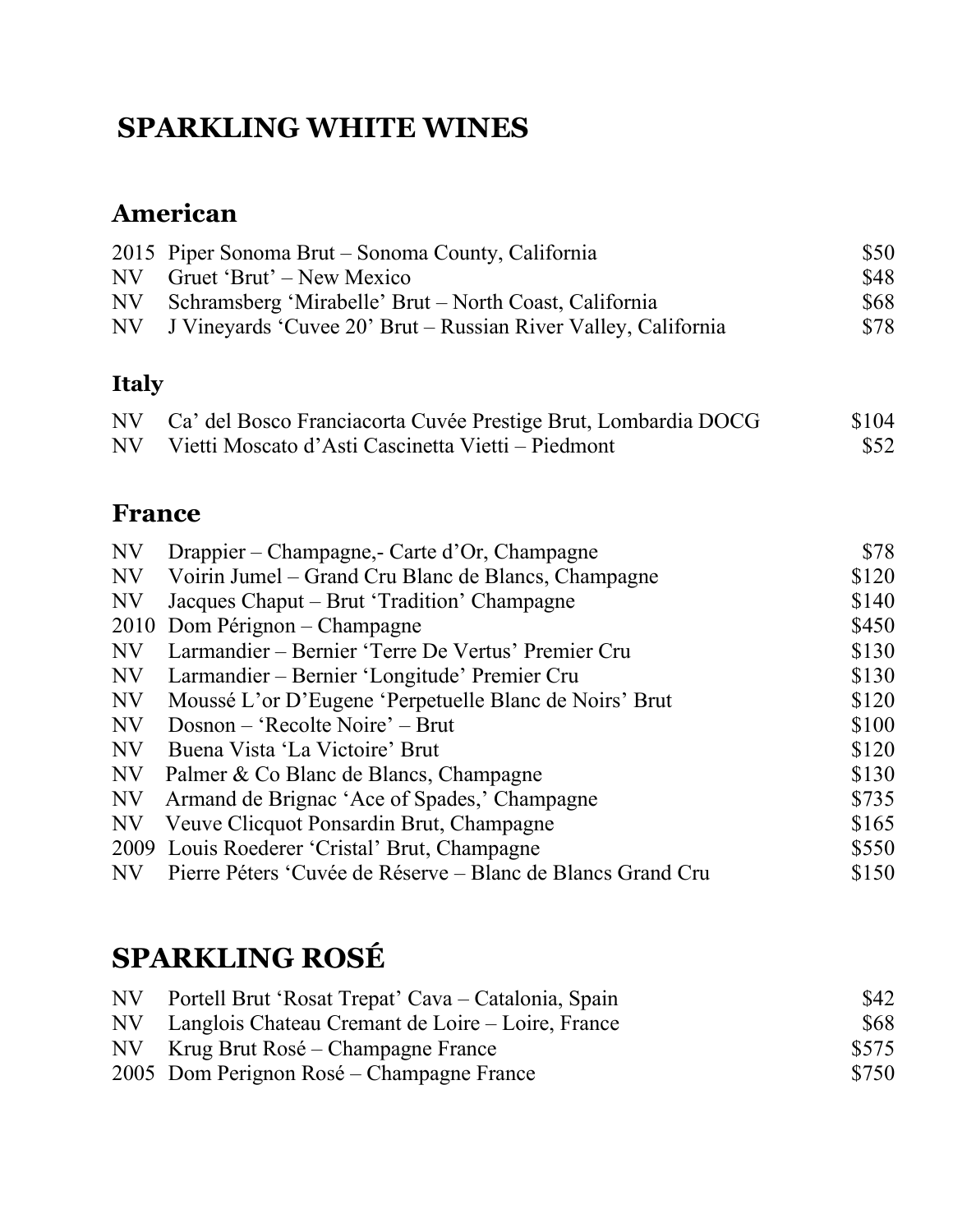## **DRY ROSÉ**

| 2021 Lago Cerqueira – Minho, Portugal                               | \$40  |
|---------------------------------------------------------------------|-------|
| 2021 Domaine Bousquet 'Organic & Vegan' – Mendoza, Argentina        | \$42  |
| 2020 Tenuta Sant'Antonio 'Scaia' – Venito, Italy                    | \$46  |
| 2020 Gérard Bertrand 'Clos du Temple' – Cabriéres Languedoc, France | \$280 |

## **WHITE WINES**

#### **California Chardonnay**

| 2016 J Vineyards & Winery Estate – Russian River Valley                                   | \$66  |
|-------------------------------------------------------------------------------------------|-------|
| 2019 Cakebread Cellars - Napa Valley                                                      | \$99  |
| 2017 Flowers Vineyard & Winery - Sonoma Coast                                             | \$120 |
| 2017 Mer Soleil Vineyard – Santa Lucia Highlands                                          | \$46  |
| 2018 Jordan – Russian River, Sonoma                                                       | \$78  |
| 2017 Stag's Leap 'Karia' - Napa Valley                                                    | \$75  |
| 2015 Patz & Hall 'Dutton Ranch' – Russian River Valley, Sonoma                            | \$110 |
| 2019 Groth 'Hillview Vineyard' – Napa Valley                                              | \$110 |
| 2016 J. Rochioli – Russian River Valley, Sonoma County                                    | \$119 |
| 2018 Rombauer Vineyards – Carneros                                                        | \$92  |
| 2019 Kistler 'Les Noisetiers' – Sonoma                                                    | \$150 |
| 2019 Miner 'Wild Yeast' – Napa                                                            | \$140 |
| <b>Chilean Chardonnay</b><br>2018 Marques de Casa Concha - Conchya Y Toro - Limari, Chile | \$62  |
| <b>California Sauvignon Blanc</b>                                                         |       |
| 2020 Groth - Napa Valley                                                                  | \$58  |
| 2017 Cakebread – Napa Valley                                                              | \$66  |
| <b>New Zealand Sauvignon Blanc</b>                                                        |       |
| 2020 Nautilus Estate - Marlborough                                                        | \$48  |
| 2018 Cloudy Bay - Marlborough                                                             | \$68  |
| <b>Australian White</b>                                                                   |       |
| 2021 Leeuwin Estate 'Art Series' Riesling (Dry) – Margaret River                          | \$58  |
| 2021 Frisk 'Prickly' Riesling – South Australia                                           | \$40  |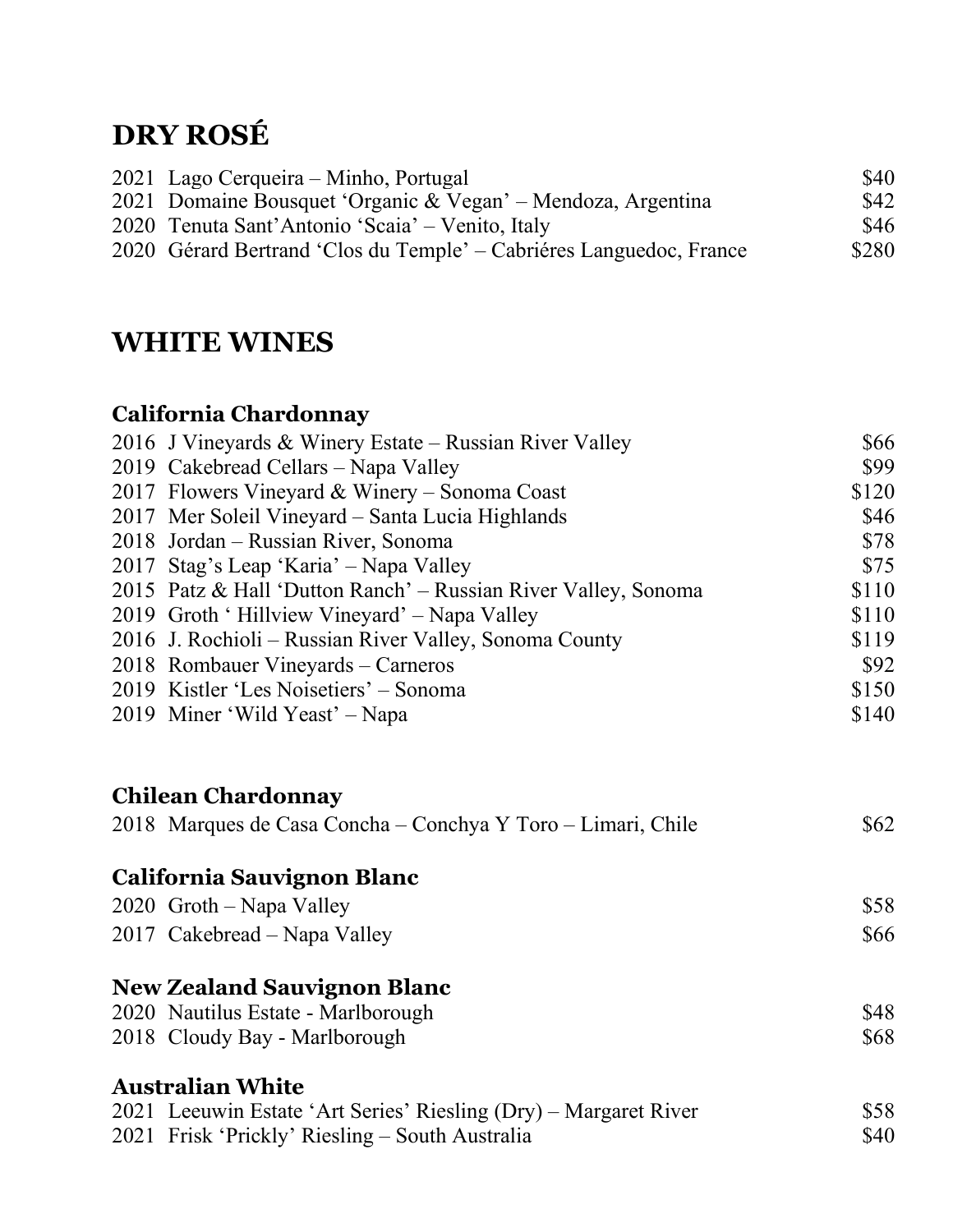## **Burgundy**

|              | 2019 Alliance 'Vieilles Vignes' – Pouilly-Fuissé<br>2017 Château de la Crée Santenay 1 er Cru Gravières<br>2016 Albert Bichot – Chablis, France<br>2015 Olivier Leflaive Rully 1 er Cru Lus Cloux Blanc<br>2020 Baptiste Guyot 'Monopole' Côte de Beaune | \$65<br>\$122<br>\$85<br>\$80<br>\$68 |
|--------------|----------------------------------------------------------------------------------------------------------------------------------------------------------------------------------------------------------------------------------------------------------|---------------------------------------|
|              | <b>Loire Valley</b>                                                                                                                                                                                                                                      |                                       |
|              | 2019 Lucien Crochet – Sancerre<br>2020 Domaine La Croix St. Laurent 'Caillottes' – Sancerre<br>2019 Domaine Pichot 'Le Peu de la Moriette' - Vouvray                                                                                                     | \$74<br>\$68<br>\$52                  |
|              | <b>Alsace, Pinot Blanc</b><br>2018 Lucien Albrecht                                                                                                                                                                                                       | \$60                                  |
| <b>Italy</b> |                                                                                                                                                                                                                                                          |                                       |
|              | 2019 Alois Lageder Pinot Grigio – Trentino-Alto Adige IGT<br>2020 Jermann Pinot Grigio-Friuli<br>2020 Santa Margherita Pinot Grigio - Valdadige, Trentino-Alto Adige<br>2020 Bruno Verdi 'Oltrepò Pavese' – Lombardy                                     | \$46<br>\$58<br>\$60<br>\$58          |
|              | <b>Germany</b>                                                                                                                                                                                                                                           |                                       |
|              | 2020 Kreuznacher Weinhaus Piesporter Goldtröpfchen Spätlese – Mosel<br>2018 Nik Weis St. Urbans-Hof 'Bockstein' Kabinett – Mosel<br>2018 Nik Weis St. Urbans-Hof 'Bockstein' Auslese – Mosel                                                             | \$48<br>\$64<br>\$140                 |

## **RED WINES**

### **Argentina**

| 2018 Susana Balbo 'Signature' – Mendoza                       | \$54  |
|---------------------------------------------------------------|-------|
| 2019 Archaval-Ferrer – Mendoza                                | \$54  |
| 2018 De Finca Las Moras 'PAZ' – San Juan, Cuyo                | \$54  |
| 2019 Mendel – Mendoza                                         | \$64  |
| 2019 Catena Zapata Malbec Argentino – Mendoza Argentina       | \$240 |
| 2018 Catena Zapata Adrianna Vineyard 'River Stones' - Mendoza | \$350 |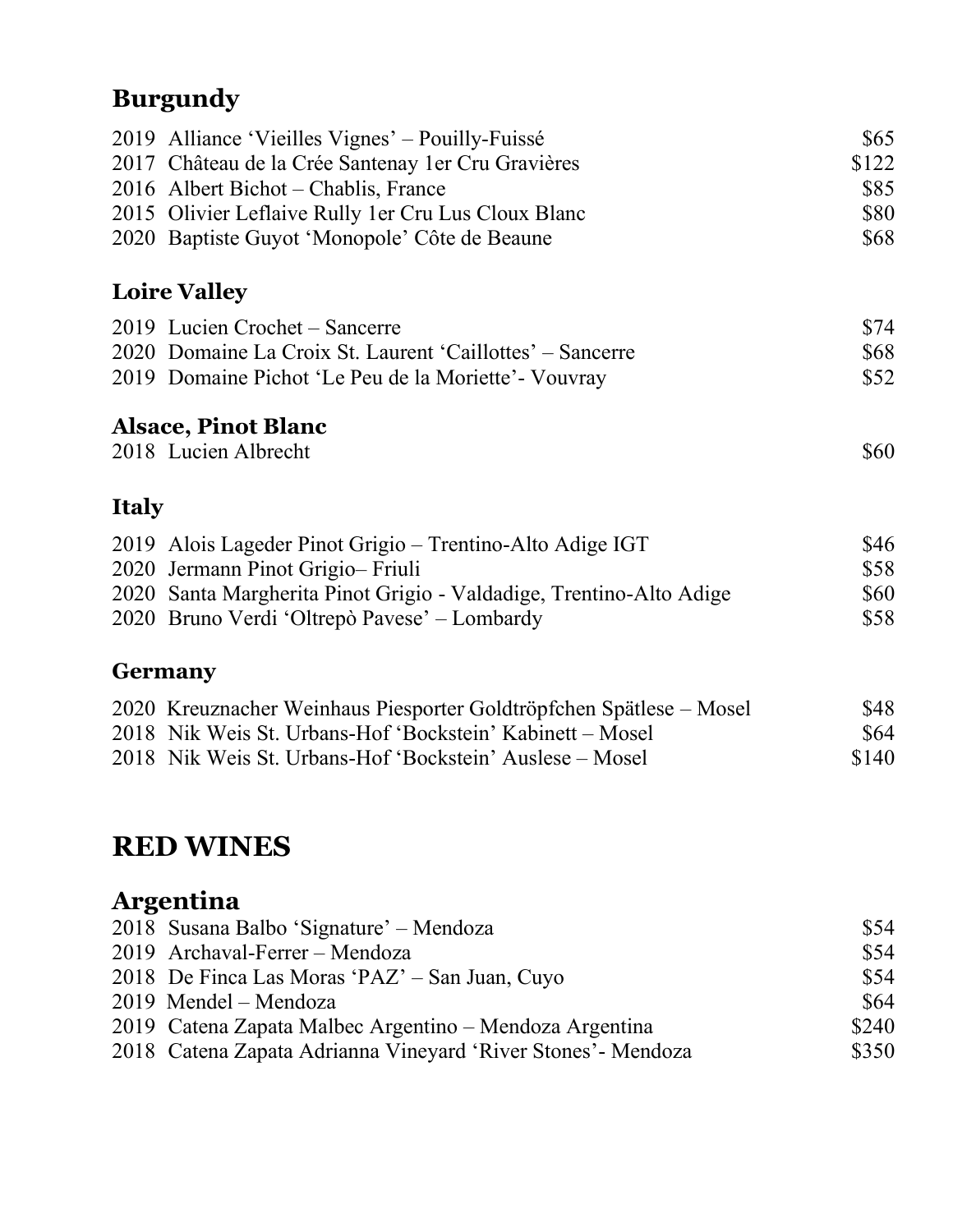### **Australia**

| 2018 Penfolds 'Max's Shiraz/Cabernet – South Australia    | \$52  |
|-----------------------------------------------------------|-------|
| 2018 Elderton Cabernet Sauvignon – Barossa                | \$62  |
| 2018 Mollydooker Shiraz 'Carnival of Love' – Mclaren Vale | \$148 |
| 2018 Mitolo 'Jester' Shiraz – Mclaren Vale                | \$48  |
| 2019 Jim Barry 'The Armagh' – Clare Valley                | \$425 |

### **Chile**

| 2017 Lapostolle Clos Apalta – Colchagua Valley, Repel Valley | \$244 |
|--------------------------------------------------------------|-------|
| 2017 Santa Rita 'Casa Real' – Maipo Valley                   | \$150 |
| 2018 Montes Alpha 'Purple Angel' – Colchagua                 | \$160 |
| 2019 Don Melchor 'Puente Alto Vineyard' – Maipo Valley       | \$210 |

### **France**

#### **Bordeaux**

| 2006 Château Branaire-Ducru - St. Julien                      | \$215   |
|---------------------------------------------------------------|---------|
| 2006 Château Cantenac Brown - Margaux                         | \$220   |
| 2015 Fleur de Pedesclaux - Pauillac                           | \$84    |
| 2012 Château Giscours – Margaux                               | \$165   |
| 2014 Château Haut Brion – Pessac-Léognan, Graves              | \$1,100 |
| 2016 Château La Crois Romane – Lelande de Pomerol, Libournais | \$60    |
| 2014 Château Lagune – Haut-Médoc, Medoc                       | \$158   |
| 2008 Château Lafite Rothschild – Pauillac                     | \$2000  |
| 2007 Château Lassègue – St. Emilion Grand Cru                 | \$160   |
| 1982 Château Latour – Pauillac                                | \$4,000 |
| 2012 Château Léoville Poyferré – St. Julien                   | \$250   |
| 2008 Château Margaux – Margaux                                | \$1,400 |
| 1986 Château Mouton Rothschild – Pauillac                     | \$1,500 |
| 2018 Château Mondésir-Gazin - Blayne Côtes de Bordeaux        | \$70    |
| 2010 Château Palmer – Margaux                                 | \$950   |
| 2010 Château Prieuré-Lichine – Margaux                        | \$210   |
| 2014 Château Rauzan-Ségla – Margaux                           | \$260   |
|                                                               |         |

### **Burgundy - Beaujolais**

| 2019 Domaine de la Mondone Le Perréon – Beaujolais Villages  | \$42 |
|--------------------------------------------------------------|------|
| 2018 Château de Jarnioux – Beaujolais                        | \$42 |
| 2014 Louis Jadot La Rochelle Cháteau des Jacque – Beaujolais | \$65 |
| 2014 Cháteau de Pierreux – Brouilly, Beaujolais              | \$79 |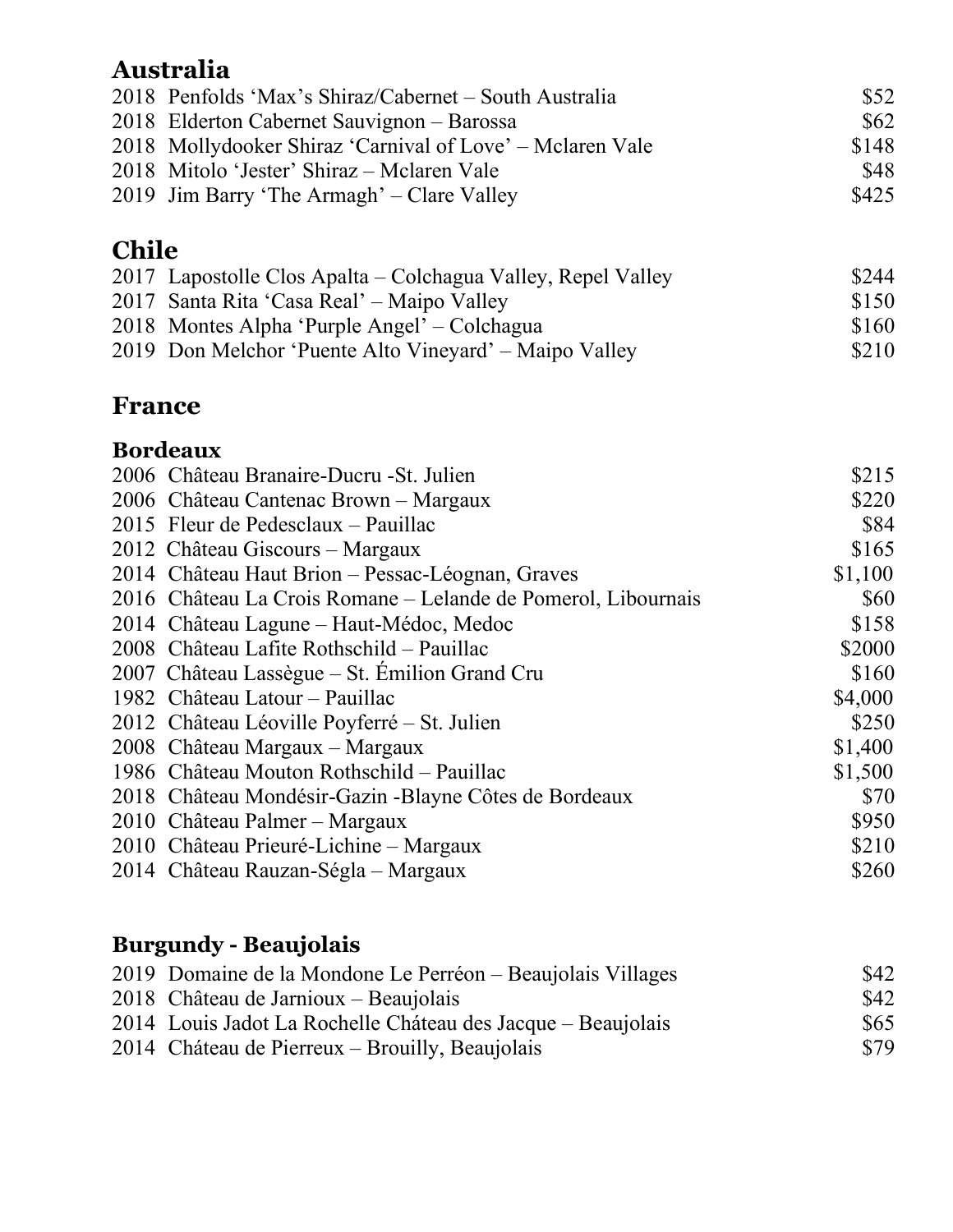#### **Burgundy**

|               | 2020 Baptiste Guyot – Bourgogne<br>2018 Vincent Girardin 'Cuvée Saint - Vincent - Bourgogne<br>2019 Vincent Girardin 'Terre D'enfance – Santenay<br>2015 Vincent Girardin 'Les Gravières' 1 er Cru – Santenay<br>2018 Vincent Girardin 'Les Marconnets' 1er Cru – Savigny-Les-Beaune<br>2018 Vincent Girardin 'Les Vieilles Vignes' – Volnay<br>2019 Xavier Monnot 'Les Vignots' – Pommard<br>2015 Louis Jadot Clos Rousseau 1 er Cru – Santenay<br>2016 Louis Latour – Morey St. Denis<br>2016 Lucien Boillot 'Les Corbeaux' – Gevrey Chambertin<br>2020 Baptiste Guyot 'Pernand Vergelesses V.V.<br>2020 Baptiste Guyot 'Chanlins Hauts' – Pommard | \$60<br>\$66<br>\$74<br>\$135<br>\$130<br>\$130<br>\$160<br>\$129<br>\$160<br>\$210<br>\$80<br>\$125 |
|---------------|------------------------------------------------------------------------------------------------------------------------------------------------------------------------------------------------------------------------------------------------------------------------------------------------------------------------------------------------------------------------------------------------------------------------------------------------------------------------------------------------------------------------------------------------------------------------------------------------------------------------------------------------------|------------------------------------------------------------------------------------------------------|
| Rhône         |                                                                                                                                                                                                                                                                                                                                                                                                                                                                                                                                                                                                                                                      |                                                                                                      |
|               | 2017 Gérard Bertrand 'An 806' – Corbières<br>2020 Chateau Saint Cosme – Côtes du Rhône<br>2019 Chateau Saint Cosme – Saint Joseph<br>2018 Chateau de Saint Cosme - Côte Rôtie, France                                                                                                                                                                                                                                                                                                                                                                                                                                                                | \$48<br>\$46<br>\$94<br>\$150                                                                        |
| <b>Israel</b> |                                                                                                                                                                                                                                                                                                                                                                                                                                                                                                                                                                                                                                                      |                                                                                                      |
|               | 2019 Psagot Cabernet Sauvignon – Judean Hills, Isreal                                                                                                                                                                                                                                                                                                                                                                                                                                                                                                                                                                                                | \$48                                                                                                 |
| <b>Italy</b>  |                                                                                                                                                                                                                                                                                                                                                                                                                                                                                                                                                                                                                                                      |                                                                                                      |
|               | Piedmont                                                                                                                                                                                                                                                                                                                                                                                                                                                                                                                                                                                                                                             |                                                                                                      |
|               | 2014 Cordero di Montezemolo – Barolo<br>2015 Cordero di Montezemolo - Barolo<br>2017 Serra 'Paitin' – Barbera D'Alba<br>2018 Ca' del Baio 'Vallegrande' - Barbaresco<br>2015 Produttori del Barbaresco – Barbaresco<br>2013 Gaja 'Costa Russi' Barbaresco                                                                                                                                                                                                                                                                                                                                                                                            | \$100<br>\$90<br>\$58<br>\$110<br>\$112<br>\$900                                                     |
|               | <b>Tuscany &amp; Abruzzo</b>                                                                                                                                                                                                                                                                                                                                                                                                                                                                                                                                                                                                                         |                                                                                                      |
|               | 2020 Piaggia 'Pietranera' - Tuscany<br>2019 Piaggia 'Carmignano Il Sasso' - Tuscany<br>2019 Piaggia 'Carmignano Riserva' - Tuscany<br>2016 Gaja Ca' Magari – Bolgheri, Tuscany<br>2015 Casanova di Neri 'Tenuta Nuova – Brunello di Montalcino<br>2017 Contesa Montepulciano d'Abruzzo<br>2010 Emidio Pepe Montepulciano d'Abruzzo<br>2016 Castellum Vetrus Montepulciano d'Abruzzo Colline Teramane                                                                                                                                                                                                                                                 | \$64<br>\$88<br>\$120<br>\$175<br>\$245<br>\$56<br>\$290<br>\$84                                     |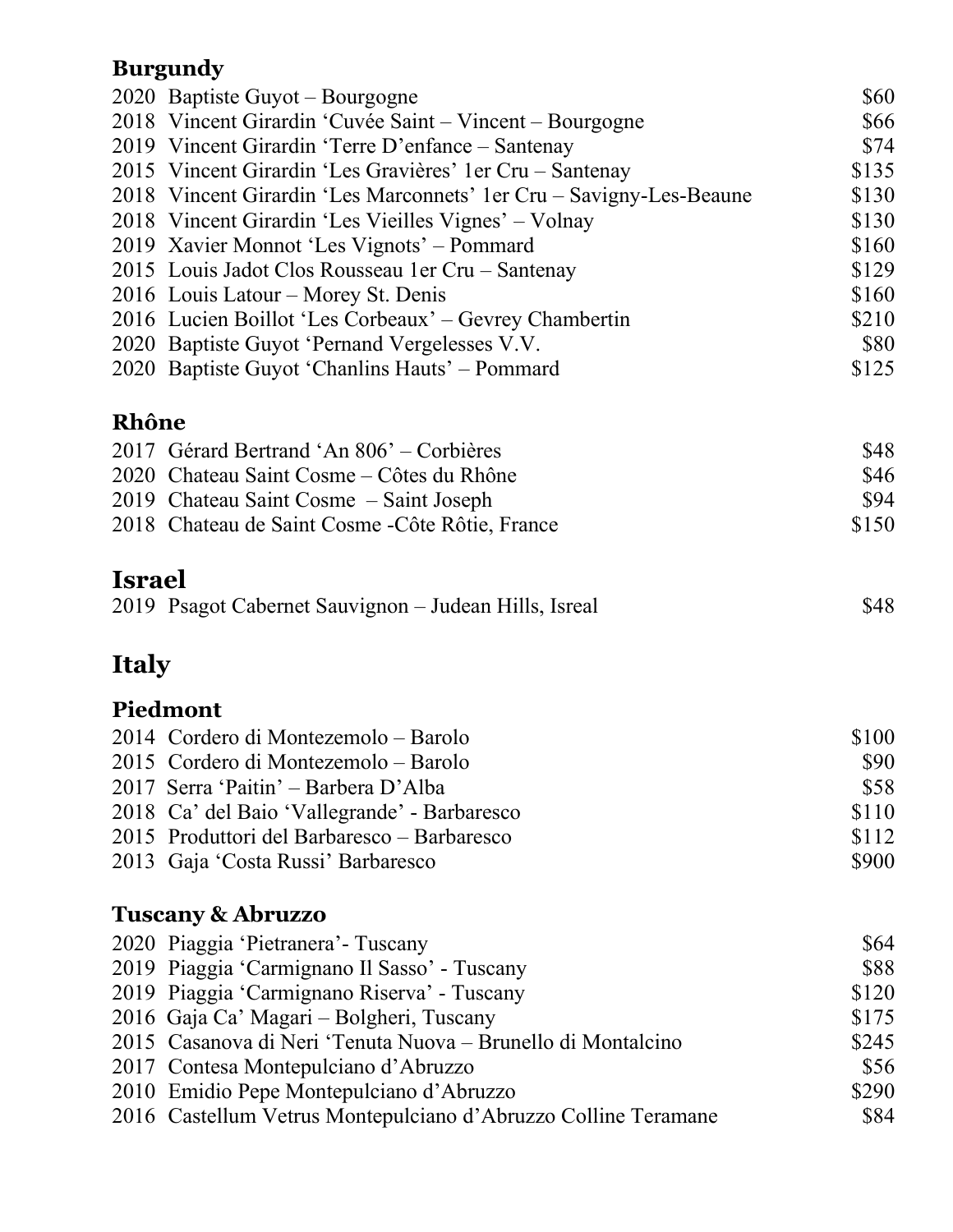| Umbria        |                                                                           |       |
|---------------|---------------------------------------------------------------------------|-------|
|               | 2015 Antonelli San Marco Montefalco Sagrantino                            | \$100 |
| <b>Veneto</b> |                                                                           |       |
|               | 2012 Nicolis Angelo e Figli Amarone della Valpolicella Classico           | \$130 |
|               | Lebanon                                                                   |       |
|               | 2018 Chateau Musar 'Jeune Red' – Bekaa Valley                             | \$48  |
|               | 2016 Batroun Mountains Surah – Batroun District: Kfifane and Basbina      | \$50  |
|               | 2015 Batroun Mountains 'Prestige Rouge' -Batroun District: Edde & Andoula | \$50  |
|               | 2011 Chateau Belle Vue 'Renaissance' – Bhamdoun, Mount Lebanon            | \$80  |
|               | 2011 Chateau Belle Vue 'Le Chateau' – Bhamdoun, Mount Lebanon             | \$140 |
| <b>Spain</b>  |                                                                           |       |
|               | 2018 Bodegas Borsao Garnacha 'Tres Picos,' Campo de Borja                 | \$45  |
|               | 2018 Bodegas Alto Moncayo 'Veriton,' Campo de Borja                       | \$68  |
|               | 2018 Clos Erasmus 'Laurel' – Priorat                                      | \$130 |
|               | 2018 Protos 27' – Priorat                                                 | \$76  |
|               | 2016 Bodegas Ordonez 'Vatan' - Toro                                       | \$98  |
|               | 2016 Bodega Numanthia Toro Numanthia – Castilla y León, Toro              | \$77  |
| <b>USA</b>    |                                                                           |       |
|               | <b>California – Pinot Noir</b>                                            |       |
|               | 2019 Ceritas 'Costalina' – Sonoma Coast                                   | \$110 |

| 2019 Ceritas 'Costalina' – Sonoma Coast                                 | \$110 |
|-------------------------------------------------------------------------|-------|
| 2016 Talbott 'Kali Hart – Central Coast, Monterey                       | \$60  |
| 2015 Chalk Hill – Sonoma Coast                                          | \$92  |
| 2015 Cuvaison – Napa/Sonoma, Carneros                                   | \$70  |
| 2016 Sea Smoke 'Ten' - Santa Rita Hills                                 | \$240 |
| 2019 Sea Smoke 'Southing' – Santa Rita Hills                            | \$240 |
| 2019 Sea Smoke 'Ten' – Santa Rita Hills                                 | \$240 |
| 2016 David Bruce – Sonoma Coast                                         | \$88  |
| 2019 Belle Glos 'Clark & Telephone Vineyard – Central Coast Santa Maria | \$90  |
| 2019 Belle Glos 'Las Alturas Vineyard, Santa Lucia Highlands            | \$90  |
|                                                                         |       |

### **Oregon – Pinot Noir**

| 2016 Domaine Serene 'Evenstad Reserve' – Willamette Valley | \$144 |
|------------------------------------------------------------|-------|
| 2017 Beaux Frères – Willamette Valley                      | \$170 |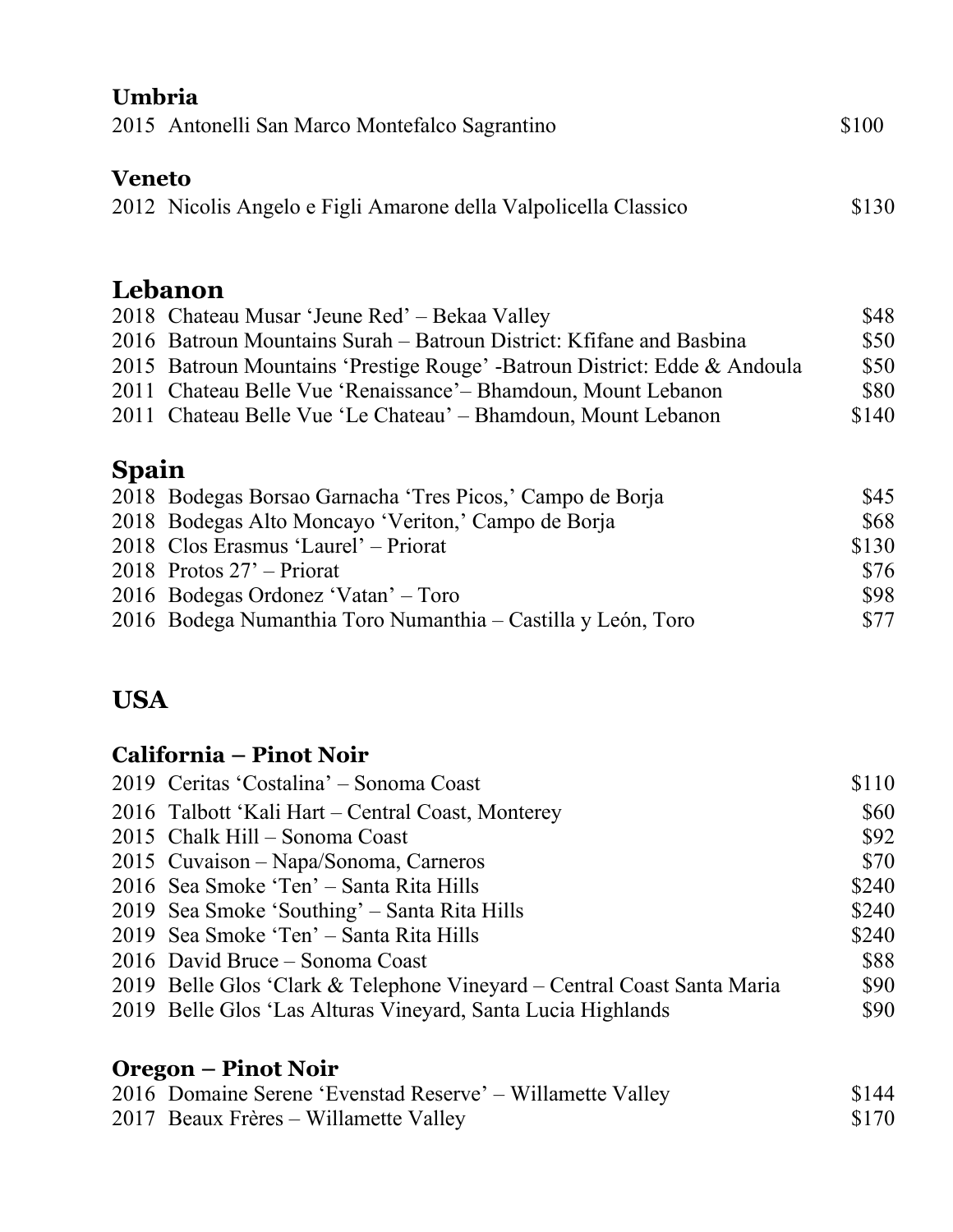### **California – Cabernet Sauvignon - Napa Valley**

| 2018 Groth                                                     | \$110 |
|----------------------------------------------------------------|-------|
| 2016 Groth 'Reserve'                                           | \$290 |
| 2015 Auros Wines                                               | \$100 |
| 2018 Black Stallion                                            | \$64  |
| 2016 Heitz Cellar                                              | \$135 |
| 2017 Cakebread Cellars                                         | \$130 |
| 2019 Caymus                                                    | \$210 |
| 2017 Chappellet 'Signature'                                    | \$130 |
| 2017 Shafer 'Hillside Select'                                  | \$550 |
| 2018 Shafer 'One Point Five'                                   | \$135 |
| 2017 Nickel & Nickel 'Vaca Vista Vineyard' -Oak Knoll District | \$180 |
| 2018 Nickel & Nickel 'De Carle Vineyard' - Rutherford          | \$180 |
| 2018 Nickel & Nickel 'Quarry Vineyard' – Rutherford            | \$180 |
| 2015 Chimney Rock 'Stag's Leap District'                       | \$185 |
| 2018 Far Niente Estate – Oakville                              | \$270 |
| 2018 O'Shaughessy                                              | \$160 |
| 2014 Newton – Mt. Veeder                                       | \$300 |
| 2018 Miner 'Emily's Vineyard'                                  |       |
| 2016 Silver Oak                                                | \$350 |
| 2005 Robert Mondavi Winery                                     | \$74  |
| 2014 Peju Province Winery                                      | \$110 |
| 2015 Joseph Phelps Estate Grown                                | \$148 |
| 2016 Pine Ridge Vineyards                                      | \$110 |
| 2018 Penfolds 'Bin 704'                                        | \$90  |
| 2018 Turley                                                    | \$125 |
|                                                                |       |
| <b>Sonoma Cabernet</b>                                         |       |

| 2018 Verité 'la Muse'                              | \$650 |
|----------------------------------------------------|-------|
| 2016 Jordan Vineyard & Winery – Alexander Valley   | \$120 |
| 2017 Silver Oak – Alexander Valley                 | \$180 |
| 2015 Kenwood 'Jack London Vineyard – Sonoma Valley | \$74  |
| $2016$ Roth Estate – Alexander Valley              | \$60  |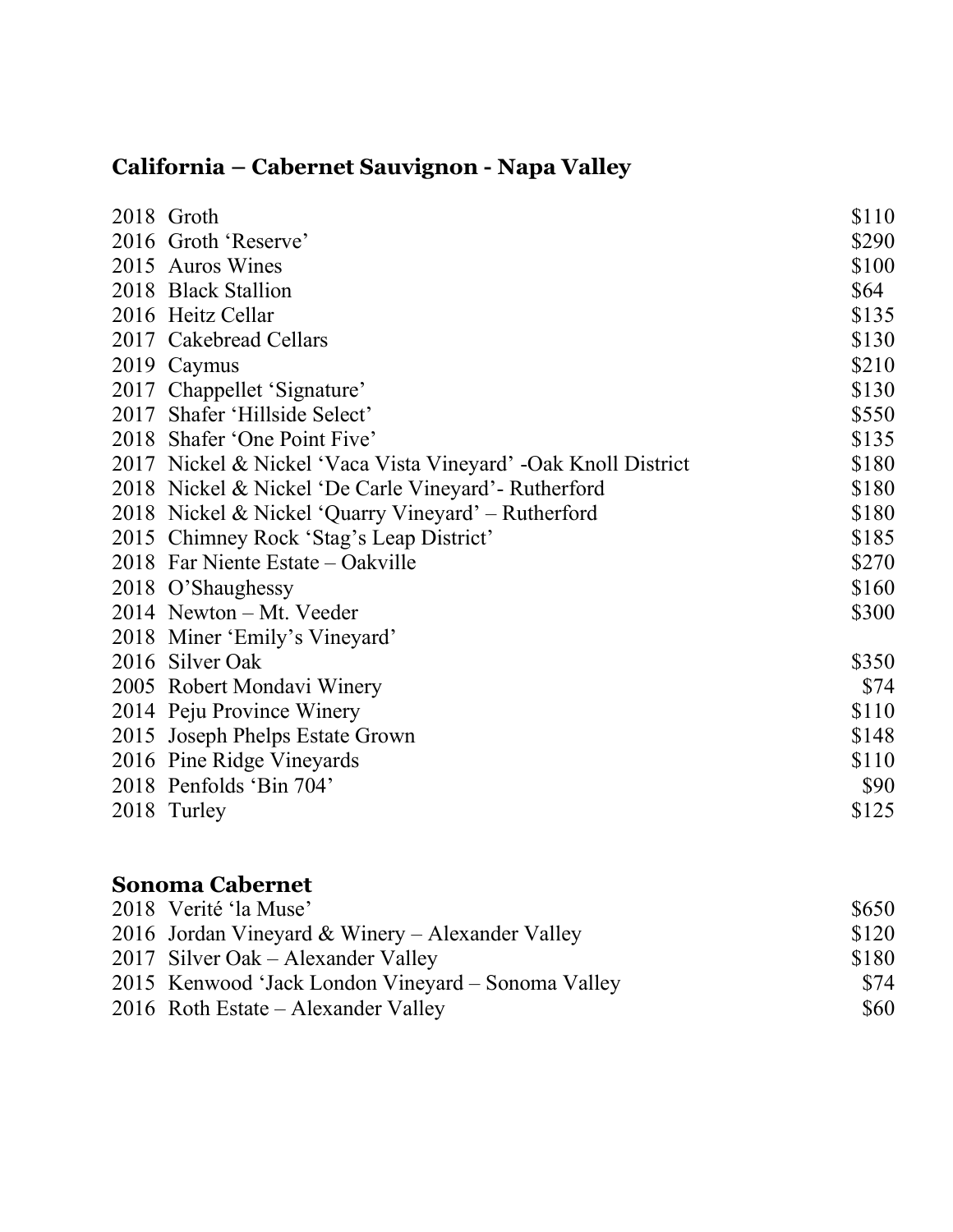#### **California – Red Bordeaux Blend**

| 2016 Newton 'Skyside' – North Coast                            | \$56   |
|----------------------------------------------------------------|--------|
| 2018 Opus One 'Overture' – Napa Valley                         | \$250  |
| 2019 Chappellet 'Mountain Cuvee' – Napa Valley                 | \$78   |
| 2018 Hudson 'Phoenix' – Napa Vally, Carneros                   | \$150  |
| 2014 Dominus Estate – Napa Valley                              | \$320  |
| 2018 Continuum – Napa Valley                                   | \$475  |
| 2018 Shafer 'TD-9'                                             | \$140  |
| 2017 Opus One – Napa Valley                                    | \$500  |
| 2015 Harlan 'Mascot' – Napa Valley                             | \$290  |
| 2017 Bond 'Quella' – Napa Valley                               | \$1500 |
| 2017 Bond 'St. Eden' – Napa Valley                             | \$1500 |
| 2017 Bond 'Vencia' – Napa Valley                               | \$1500 |
| 2017 Harlan Estate                                             | \$3000 |
| California – Red Blends – Napa Valley                          |        |
| 2019 Brown Estate 'Chaos Theory'                               | \$94   |
| 2018 Stag's Leap 'The Investor'                                | \$100  |
| California – Merlot                                            |        |
| 2016 Sebastiani Vineyards & Winery – North Coast Sonoma County | \$42   |
| 2013 Cakebread Cellars – Carneros, Sonoma                      | \$132  |
| 2016 Markham – Napa Valley                                     | \$64   |
| California - Sangiovese                                        |        |
| 2016 Ferrari-Carano Siena - Sonoma County                      | \$82   |
| California – Syrah                                             |        |
| 2019 Piedrassassi 'PS' – Santa Maria County                    | \$64   |
| 2017 Piedrassassi 'Bien Nacido Vineyard' – Santa Maria Valley  | \$90   |
| 2017 Piedrassassi 'Sebastiano-Patterson' – Santa Rita Hills    | \$90   |
| 2018 Turley 'Hayne Vineyard' – North Coast                     | \$160  |